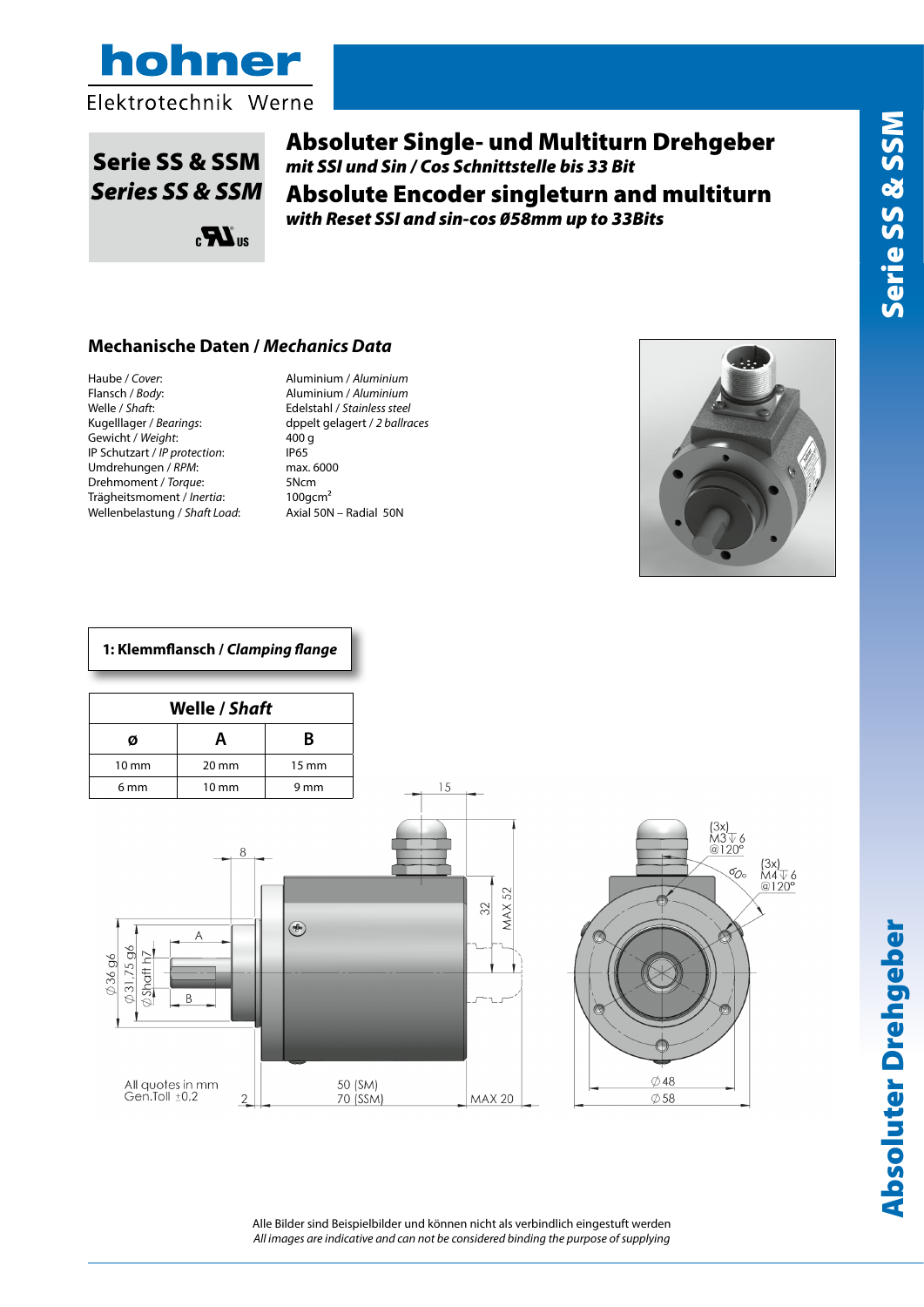## hohner Elektrotechnik Werne

#### **3: Synchroflansch /** *Synchro flange*

| <b>Welle / Shaft</b> |                 |                 |  |  |
|----------------------|-----------------|-----------------|--|--|
| Ø                    | Α               | B               |  |  |
| 6 <sub>mm</sub>      | $10 \text{ mm}$ | 9 mm            |  |  |
| $10 \text{ mm}$      | $20 \text{ mm}$ | $15 \text{ mm}$ |  |  |





#### **Elektronische Daten /** *Electronics Data*

Versorgungsspannung / *Power Supply*: 10-28V<br>max. Stromaufnahme / *Current Cons.*: 160mA max. Stromaufnahme / *Current Cons.*: 160mA<br>Schnittstelle / *Interface*: 5SI / BiSS C Schnittstelle / *Interface*: Monoflop: 20usec<br>Ausgangsdaten / Output Data: 20usec Ausgangsdaten / Output Data: Codeart / *Type of Code*: Gray / Binary<br>
Betriebstemperatur / *Operating temperature*: Standard -20 / +70°C Betriebstemperatur / Operating temperature:

Auflösung / *Resolution*: ST: Single turn max 17 Bit MT: Multiturn 33 bit (17 Bit ST - 16bit MT) (-40°+100° auf Anfrage / *on request*)